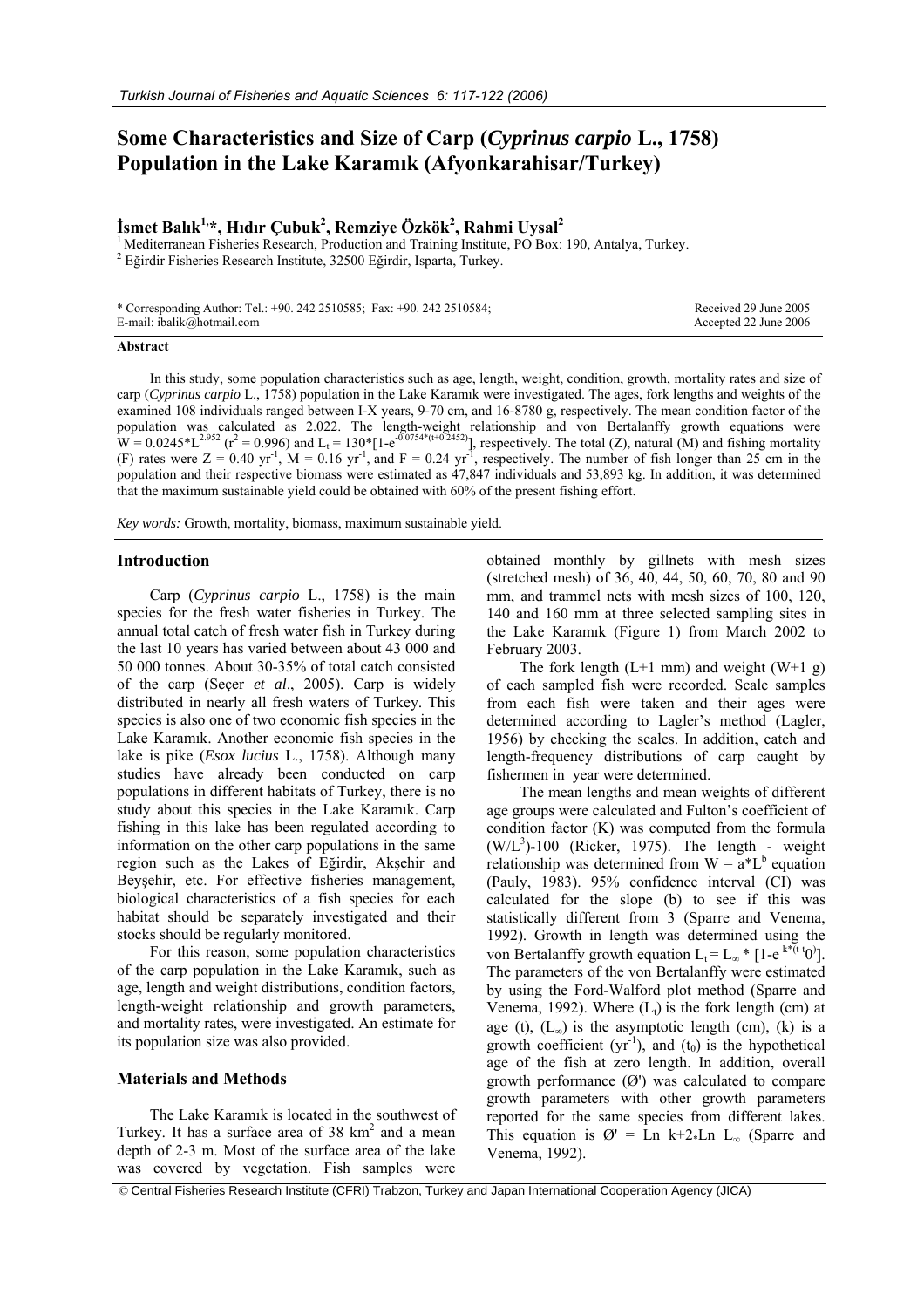

**Figure 1.** The location of the Lake Karamık and sampling areas.

Total mortality (Z) was determined by the linearized catch curve method based on the length composition of the commercial catch (Pauly, 1983). The natural mortality (M) was estimated by using the calculated  $L_{\infty}$ , k and the annual mean water temperature (ºC) based on the empirical equation of Pauly (1980). The fishing mortality (F) and exploitation (E) rates were calculated from the equations  $F = Z-M$  and  $E = F/(F+M)$ .

The carp stock was assessed using Jones' lengthbased cohort analysis. In the prediction of the yield and biomass of the carp population, the length-based Thompson and Bell Model was applied (Sparre and Venema, 1992). In addition, the optimum effort was determined from predicted biomass-yield relationships in different levels of the present effort for maximum sustainable yield (MSY).

## **Results**

#### **Some Population Parameters**

During the study, only 108 carp could be caught with experimental nets. Fishing with gillnets and trammel nets could be carried out only in small part of this lake because of vegetation. Therefore, except for reproduction period catching efficiency of the nets was very low. In addition, it was observed during the study that most of carp were caught by fishermen in reproduction period. The number of male and female carp samples was insufficient to investigate biological characteristics for each sex group separately. Therefore, population parameters of carp were analyzed for only combined sexes. The ages, lengths

and weights of the samples ranged between I-X years, 9-70.4 cm and 18-8780 g. The mean condition factor was calculated as  $2.022 \pm 0.052$  ( $\pm$ SE). The mean lengths, weights and condition factors of different ages are given in Table 1.

The length-weight relationship of the carp population in Lake Karamık was  $\overline{W}$  = 0.0245\*L<sup>2.952</sup>  $(r^2 = 0.996)$ . The slope value of the length-weight regression (b =  $2.952 \pm 0.031$ ;  $\pm 95\%$  CI) was significantly different from 3. The von Bertalanffy growth equation was L<sub>t</sub> = 130\*[1-e<sup>-0.0754\*(t+0.2452)</sup>]. The  $\varnothing$ ' value was calculated as 7.150 using L<sub>∞</sub> and k values.

## **Mortality Rates**

The Z rate of the carp stock for over 25 cm in length was estimated as  $0.40\pm0.003$  yr<sup>-1</sup> ( $\pm$  95% CI) using the length-based linearized catch curve method as seen in Figure 2.

Using  $\bar{L}_{\infty}$  = 130 cm, k = 0.0754 yr<sup>-1</sup> and T = 14ºC values, the M rate of the carp stock was calculated to be  $0.16 \text{ yr}^{-1}$ . The F and E rates were also calculated as  $0.24$  yr<sup>-1</sup> and  $0.60$  yr<sup>-1</sup>, respectively.

#### **Stock Size**

It was determined that a total of 22,602 carp were recruited to the exploited stock when they were 25 cm in fork length (Table 2). As shown in Figure 3, a part of these individuals was caught by fishermen, another part died because of natural causes, and 115 of them reached 70 cm in fork length. According to length intervals, number of individuals and mean fish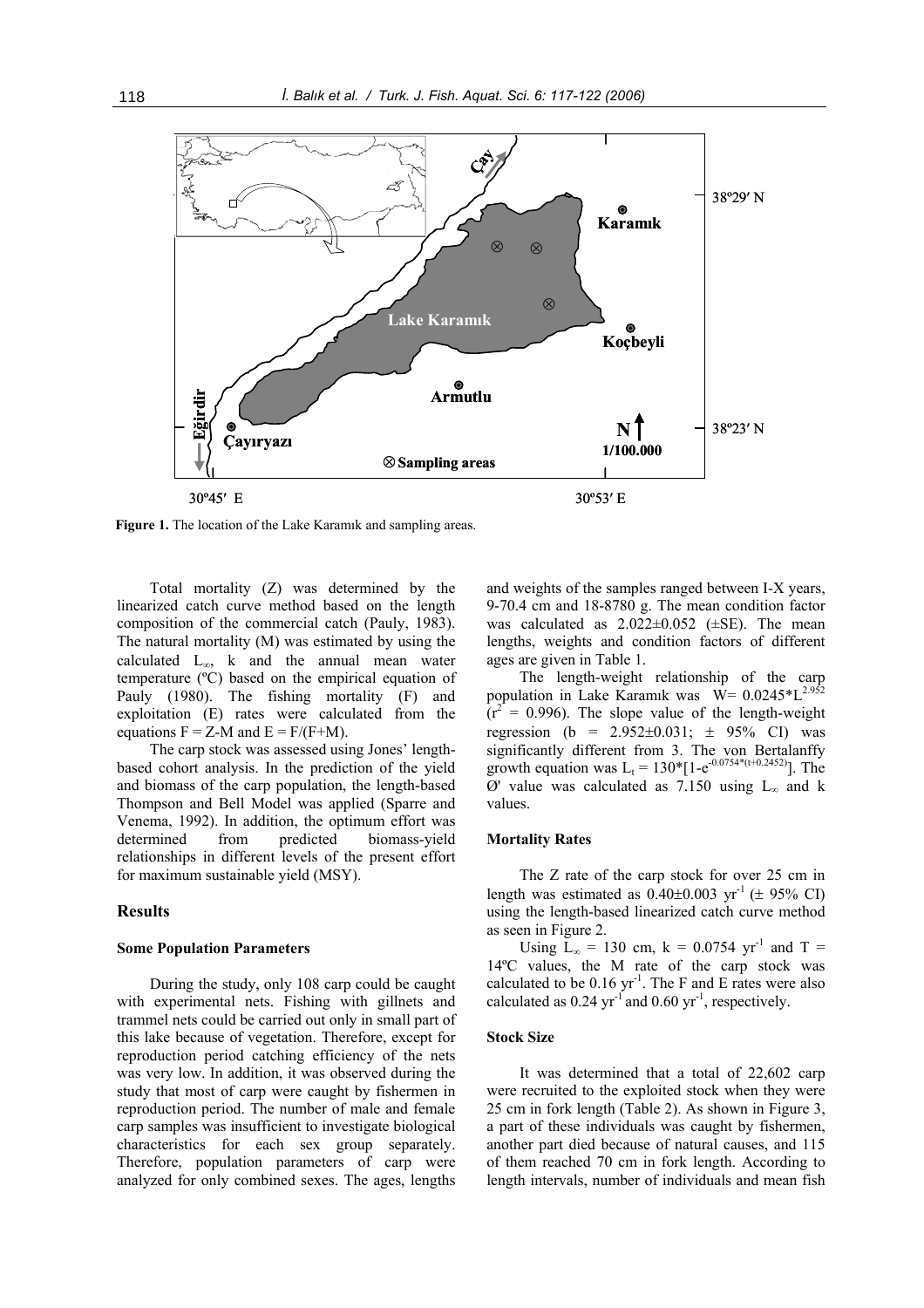| Age groups  | n  |                            | W                              |                                 |
|-------------|----|----------------------------|--------------------------------|---------------------------------|
| $\theta$    | 12 | $10.0\pm0.2$ (9.0-11.2)    | $22.8 \pm 1.6$ (16-33)         | $2.246\pm0.076(1.912-2.695)$    |
|             | 31 | $13.4\pm0.5$ (9.2-19.5)    | $58.3 \pm 7.0$ (18-168)        | $2.146 \pm 0.040$ (1.652-2.587) |
| П           | 13 | $21.5\pm0.4(18.4-23.6)$    | 224.8±14.8 (144-301)           | 2.254±0.053 (1.935-2.491)       |
| Ш           |    | $26.9\pm0.8(25.1-30)$      | 440.5±34.4 (350-558)           | $2.313\pm0.055$ (2.213-2.493)   |
| IV          | 4  | $37.1 \pm 2.3$ (33-43.2)   | $1022.8 \pm 148.2$ (778-1,412) | $2.007\pm0.123(1.751-2.243)$    |
| V           | 13 | $43.3 \pm 0.9$ (37-48.5)   | 153.5±73.2 (1064-1912)         | $1.871\pm0.037(1.676-2.101)$    |
| VI          | 9  | $51.1 \pm 1.3$ (45.8-58.6) | 2677±212 (1622-3784)           | $1.973 \pm 0.062$ (1.688-2.274) |
| VII         | 8  | $58.1 \pm 1.2$ (53-63)     | $4111\pm 257$ (3180-5512)      | 2.086±0.040 (1.928-2.272)       |
| <b>VIII</b> | 10 | $61.1 \pm 1.0$ (57-67)     | 4739±220 (3662-5870)           | 2.079±0.067 (1.795-2.534)       |
| IX          |    | 69                         | 6585                           | 2.005                           |
| X           |    | $69.7(69-70.4)$            | 7822 (6865-8780)               | 2.303 (2.090-2.516)             |

**Table 1.** The number (n), mean length (L), weight (W) and condition factor (K) of carp samples by age groups  $[\pm$  Standart Error; (Min.-Max.)]

**Table 2.** The calculation procedure of Jones' length-based cohort analysis ( $k = 0.0754$  yr<sup>-1</sup>, L<sub>∞</sub> = 130 cm, M = 0.16 yr<sup>-1</sup>, the asterisk indicates terminal F/Z [assumed to be 0.5)]

| Length interval |    |        |                          |       |               | Catch         |            | Survivor |       |       |
|-----------------|----|--------|--------------------------|-------|---------------|---------------|------------|----------|-------|-------|
| $L_1-L_2$       | N  | I(L1)  | $\Delta t$               | W     | $H_{(L1,L2)}$ | $N_{(L1,L2)}$ | $N_{(L1)}$ | F/Z      | F     | Z     |
| 25-29.9         | 6  | 2.833  | $\overline{\phantom{0}}$ | 0.435 | 1.0531        | 344           | 22602      | 0.135    | 0.025 | 0.185 |
| 30-34.9         | 32 | 3.480  | 0.647                    | 0.712 | 1.0559        | 1833          | 20053      | 0.482    | 0.149 | 0.309 |
| 35-39.9         | 66 | 4.160  | 0.680                    | 1.086 | 1.0590        | 3780          | 16249      | 0.709    | 0.390 | 0.550 |
| 40-44.9         | 82 | 4.877  | 0.717                    | 1.571 | 1.0625        | 4696          | 10919      | 0.829    | 0.774 | 0.934 |
| 45-49.9         | 46 | 5.635  | 0.758                    | 2.182 | 1.0664        | 2634          | 5252       | 0.849    | 0.897 | 1.057 |
| 50-54.9         | 15 | 6.439  | 0.804                    | 2.931 | 1.0709        | 859           | 2148       | 0.798    | 0.630 | 0.790 |
| 55-59.9         |    | 7.295  | 0.856                    | 3.834 | 1.0759        | 401           | 1071       | 0.773    | 0.546 | 0.706 |
| 60-64.9         | 4  | 8.210  | 0.915                    | 4.905 | 1.0818        | 229           | 553        | 0.784    | 0.581 | 0.741 |
| 65-69.9         | 2  | 9.193  | 0.983                    | 6.156 | 1.0886        | 115           | 260        | 0.785    | 0.584 | 0.744 |
| $70 - \infty$   |    | 10.255 | 1.062                    | 7.601 |               | 57            | 115        | $0.500*$ | 0.160 | 0.320 |



Figure 2. Linearized catch curve based on length composition data for the carp population in the Lake Karamık.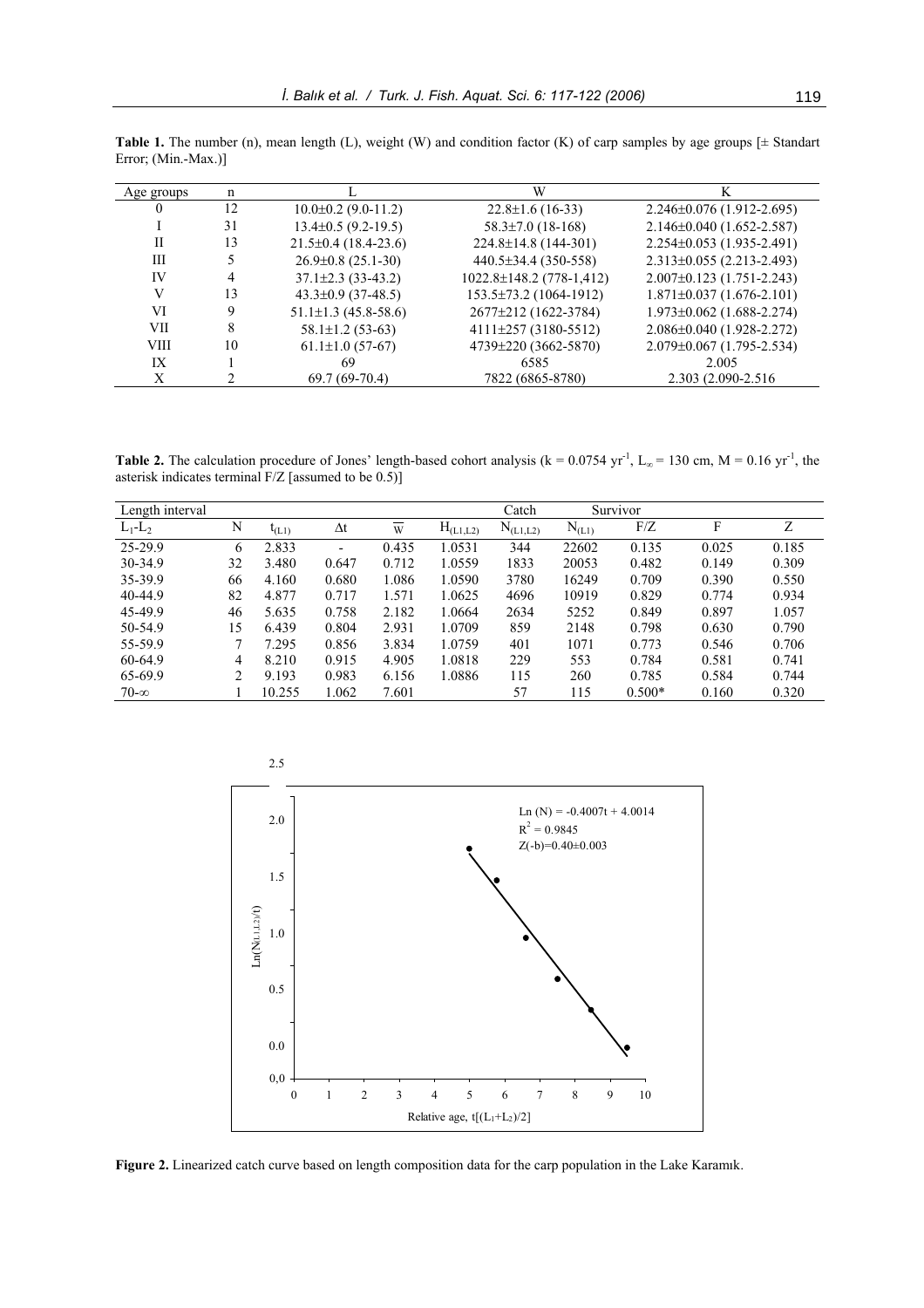

**Figure 3.** The fate of the carp recruited to the exploited stock.

biomass of carp longer than 25 cm, are given in Table 3. The carp stock was estimated as 47,847 individuals in number and 53,893 kg in biomass.

## **Stock Analysis for MSY**

At present fishing effort, the yield was 25,000 kg and the mean biomass was estimated as 53,893 kg. The yield and biomass were predicted as shown in Figure 4 for different levels of fishing effort. These results showed that maximum sustainable yield could be obtained with 60% level of the present fishing effort.

## **Discussion**

In a fish population, if the age composition has a wide range, it indicates that this habitat has a sufficient food supply (Ünver, 1998). The age, length and weight distributions of the carp captured with experimental nets in the Lake Karamık ranged between I-X years,  $9-70$  cm and  $16-8,780$  g, respectively. However, the smallest carp caught in commercial fishing was 25 cm in fork length. Probably, small individuals caught in the nets were released into the lake by fishermen; because small carp are not popular among consumers. Also, fishing circular prohibits catching carp smaller than 30 cm total length in all Turkish lakes (TKB, 2004), which is equal to 28 cm fork length. The maximum age was the same or close to the ages reported in the previous studies on the carp populations in the Lakes Akşehir (Alp *et al*., 1999), Beyşehir (Balık, 1997), Çıldır (Yerli and Zengin, 1996) and the Mamasın Dam Lake (İkiz, 1988). However, it was higher than those of carp populations in the Lakes Tödürge (Erdem, 1988), Gölhisar (Alp and Balık, 2000), Kazova Kaz (Karataş, 2000), the Altınkaya Dam Lake (Bircan and Erdem, 1994) and the Karacaören I Dam Lake (Balık and Çubuk, 1999). Although the maximum age of the carp population in the Lake Karamık was similar to ages reported in the Lakes Akşehir (Alp *et al*., 1999) and Çıldır (Yerli and Zengin, 1996), their the maximum length and weight were higher than those of the Lakes Akşehir (45 cm and 1562 g) and Çıldır (54 cm and 2220 g). These differences may be due to net selectivity, fish activity, fishing pressure, feeding habits and the ecological characteristics of the lakes. The mean condition factor was calculated as 2.022. The mean condition factor of carp population for the Lakes; Çıldır (Yerli and Zengin, 1996), Gölhisar (Alp and Balık, 2000), Akşehir (Alp *et al*., 1999), Tödürge (Erdem, 1988), Beyşehir (Balık, 1997), Hafik (Cengizler and Erdem, 1989), Bafra Balık Lake (Demirkalp, 1992) and for the Karacaören I Dam Lake (Balık and Çubuk, 1999) and the Mamasın Dam Lake (İkiz, 1988) was reported as 1.83, 1.579, 1.668, 1.836, 1.915, 1.96, 1.842, 1.78 and 2.286, respectively. It is clear that the mean condition factor of the carp population in the Lake Karamık is higher than that of many other carp populations in Turkey. The reason may largely be attributed to feeding opportunities.

The length-weight relationship of the carp population in the Lake Karamık was  $W=0.0245 \times L^{2.952}$ . The slope value of the lengthweight relationship showed that body weight increased allometrically with fork length. Similar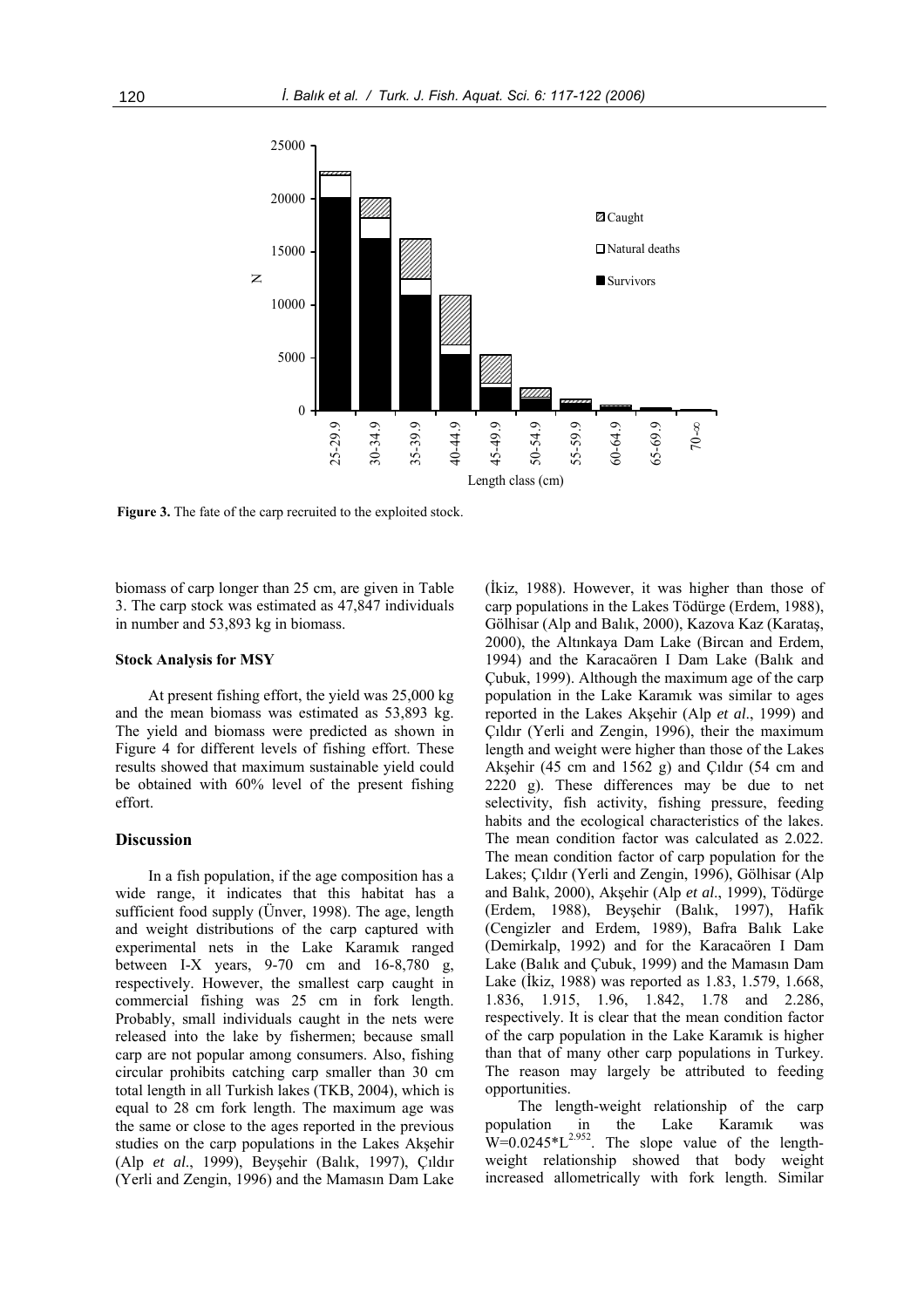| Length Interval | Mean Fish Number          | Mean Biomass (kg) | Yield (kg)     |
|-----------------|---------------------------|-------------------|----------------|
| $L_1-L_2$       | $N_{(L1, L2)}$ $\Delta t$ | $B * _{\Delta t}$ | $Y_{(L1, L2)}$ |
| $25-29.9$       | 13786                     | 5991              | 149            |
| 30-34.9         | 12319                     | 8766              | 1304           |
| 35-39.9         | 9691                      | 10552             | 4104           |
| 40-44.9         | 6068                      | 9533              | 7378           |
| 45-49.9         | 2937                      | 6407              | 5747           |
| 50-54.9         | 1363                      | 3995              | 2518           |
| 55-59.9         | 735                       | 2818              | 1537           |
| 60-64.9         | 394                       | 1934              | 1123           |
| 65-69.9         | 196                       | 1206              | 705            |
| $70 - \infty$   | 358                       | 2721              | 435            |
| Total           | 47847                     | 53893             | 25000          |

**Table 3.** Mean number of fish, mean biomass and annual yield of carp over 25 cm



**Figure 4.** Prediction of yield-biomass relationships at various fishing effort levels.

results were reported by Alp *et al*. (1999) and Alp and Balık (2000) as 2.8438 and 2.8739, respectively. However, different results were also reported by İkiz (1988), Erdem (1988), Cengizler and Erdem (1989) as 2.3828, 2.4887 and 2.71298, respectively. These variations could be attributed to differences in age, maturity and sex. Geographic location and associated environmental conditions, such as seasonality, stomach fullness, disease and parasite loads, can also affect the value of b (Bagenal and Tesh, 1978).

The Ø' value of the carp population in the Lake Karamık was 7.150. This value was calculated as 6.803, 7.090, 6.573, 6.028, 6.897, 5.995, 6.816 and 6.168 using  $L_{\infty}$  and k values reported in the studies of Düzgüneş (1985), Erdem (1982), Erdem (1988), Cengizler and Erdem (1989), İkiz (1988), Alp *et al*. (1999), Alp and Balık (2000) and Özyurt and Avşar (2001), respectively. The growth performance of the carp population in the Lake Karamık was higher than that in other comparable Turkish lakes or reservoirs.

Mortality rates are important for understanding the rate of population decay (Ricker, 1975, Sparre and Venema, 1992). The Z, M and F rates for the carp stock over 25 cm in fork length were estimated as 0.40  $yr^{-1}$ , 0.16  $yr^{-1}$  and 0.24  $yr^{-1}$ , respectively. The exploitation rate was  $E = 0.60$  yr<sup>-1</sup>. As a rule was suggested by Gulland (1971) that a fish stock is optimally exploited at a level of fishing mortality that generates  $E = 0.50$ , where  $F_{opt} = M$ , but in the present study  $F > F_{opt} = M$ . Although the E rate was found close to 0.50, the F rate should be decreased for sustainable carp fishing.

During the study, the annual yield of the carp was 25,000 kg. The stock of the carp over 25 cm was estimated as 47847 individuals in number and 53893 kg in biomass. It was apparent from the predicted yields and biomass at the different fishing effort levels that the maximum sustainable yield would be obtained with 60% of the present fishing effort for the carp population in the Lake Karamık. At this effort